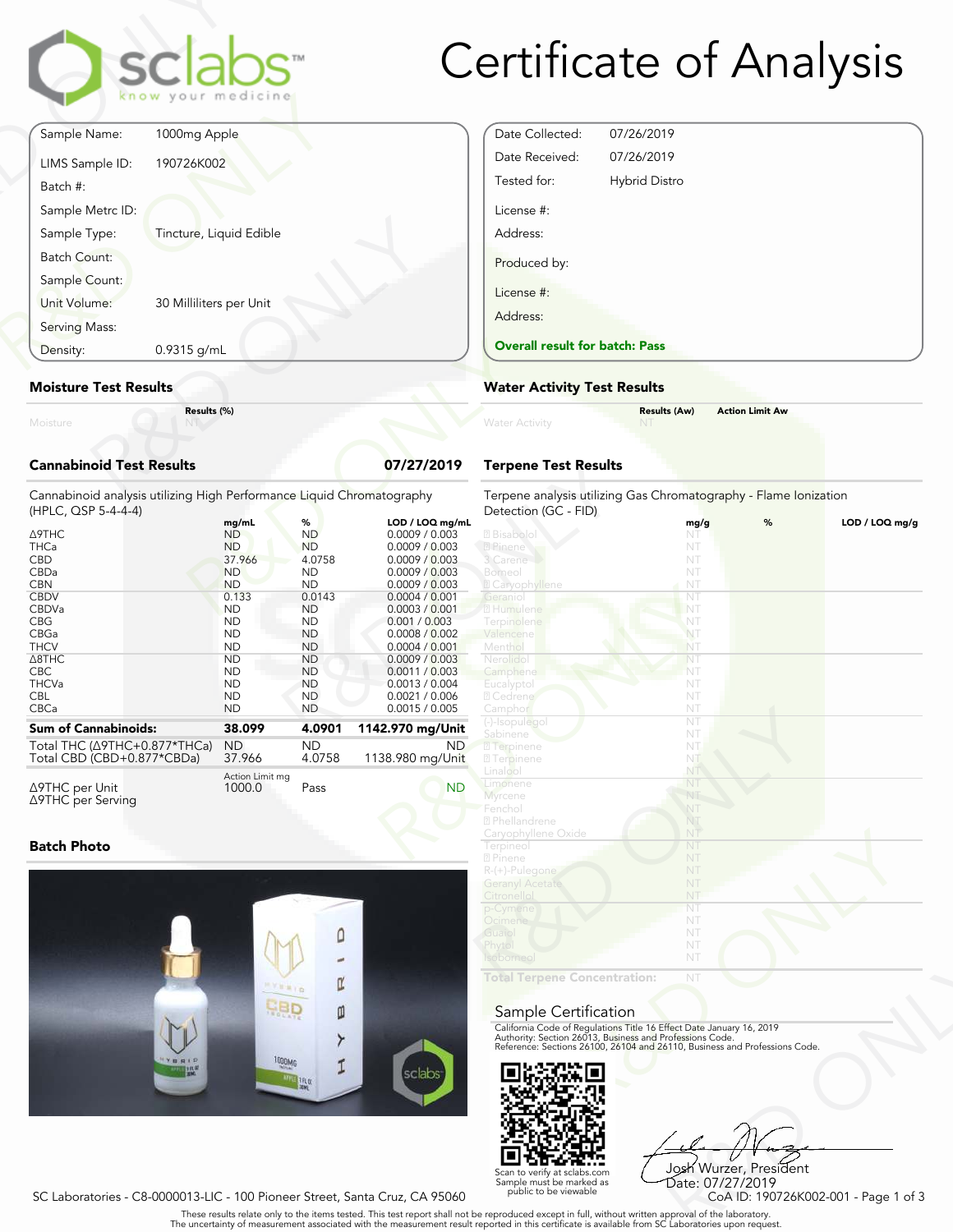

# Certificate of Analysis

Date Collected: 07/26/2019 Date Received: 07/26/2019 Tested for: Hybrid Distro

License #: Address:

Produced by:

License #: Address:

|                                            | sclabs<br>know your medicine                                                                                                                                                        |
|--------------------------------------------|-------------------------------------------------------------------------------------------------------------------------------------------------------------------------------------|
| Sample Name:                               | 1000mg Apple                                                                                                                                                                        |
| LIMS Sample ID:<br>Batch #:                | 190726K002                                                                                                                                                                          |
| Sample Metrc ID:                           |                                                                                                                                                                                     |
| Sample Type:                               | Tincture, Liquid Edible                                                                                                                                                             |
| <b>Batch Count:</b><br>Sample Count:       |                                                                                                                                                                                     |
| Unit Volume:                               | 30 Milliliters per Unit                                                                                                                                                             |
| Serving Mass:                              |                                                                                                                                                                                     |
| Density:                                   | 0.9315 g/mL                                                                                                                                                                         |
| <b>Pesticide Test Results</b><br>Abamectin | Pesticide, Fungicide and plant growth regulator analysis utilizing<br>HPLC-Mass Spectrometry and GC-Mass Spectrometry<br>Action Limit µg/g<br>$LOD / LOQ \mu g/g$<br>Results (µg/g) |
| Acephate<br>Acequinocyl                    | NП<br>NT                                                                                                                                                                            |
|                                            |                                                                                                                                                                                     |

## Pesticide Test Results

| Density:                                                                                                                                                                               | 0.9315 g/mL                                                                                                                                                                              | <b>Overall result for batch: Pass</b>                                                                                                                                                 |                                                                      |  |
|----------------------------------------------------------------------------------------------------------------------------------------------------------------------------------------|------------------------------------------------------------------------------------------------------------------------------------------------------------------------------------------|---------------------------------------------------------------------------------------------------------------------------------------------------------------------------------------|----------------------------------------------------------------------|--|
| <b>Pesticide Test Results</b>                                                                                                                                                          |                                                                                                                                                                                          | <b>Pesticide Test Results</b>                                                                                                                                                         |                                                                      |  |
|                                                                                                                                                                                        | Pesticide, Fungicide and plant growth regulator analysis utilizing<br>HPLC-Mass Spectrometry and GC-Mass Spectrometry<br>$LOD / LOQ \mu g/g$<br>Action Limit µg/g<br>Results $(\mu g/g)$ | Pesticide, Fungicide and plant growth regu<br>HPLC-Mass Spectrometry and GC-Mass Sp                                                                                                   | Results (µg/g)                                                       |  |
| Abamectin<br>Acephate<br>Acequinocyl<br>Acetamiprid<br>Azoxystrobin<br><b>Bifenazate</b><br>Bifenthrin<br><b>Boscalid</b><br>Captan<br>Carbaryl<br>Chlorantraniliprole<br>Clofentezine | NT<br>NT<br>NT<br>NT<br>NT<br>NT<br>NT<br>NT<br>NT<br>NT<br>NT<br>NT                                                                                                                     | Aldicarb<br>Carbofuran<br>Chlordane<br>Chlorfenapyr<br>Chlorpyrifos<br>Coumaphos<br>Daminozide<br>DDVP (Dichlorvos)<br><b>Dimethoate</b><br>Ethoprop(hos)<br>Etofenprox<br>Fenoxycarb | NT<br>NT<br>NT<br>NT<br>NT<br>NT<br>NT<br>NT<br>NT<br>NT<br>NT<br>NT |  |
| Cyfluthrin<br>Cypermethrin<br>Diazinon<br>Dimethomorph<br>Etoxazole<br>Fenhexamid<br>Fenpyroximate<br>Flonicamid                                                                       | NT<br>NT<br>NT<br>NT<br>NT<br>NT<br>NT<br>NT                                                                                                                                             | Fipronil<br>Imazalil<br>Methiocarb<br>Methyl parathion<br>Mevinphos<br>Paclobutrazo<br>Propoxur<br>Spiroxamine                                                                        | NT<br>NT<br>NT<br>NT<br>NŤ<br>NT<br>NT<br>NT                         |  |
| Fludioxonil<br>Hexythiazox<br>Imidacloprid<br>Kresoxim-methyl<br>Malathion                                                                                                             | NT<br>NT<br>NT<br>NT<br>NT                                                                                                                                                               | Thiacloprid<br><b>Heavy Metal Test Results</b>                                                                                                                                        | NT                                                                   |  |
| Metalaxyl<br>Methomyl<br>Myclobutanil<br>Naled<br>Oxamyl<br>Pentachloronitrobenzene<br>Permethrin<br>Phosmet                                                                           | NT<br>NT<br>NT<br>NT<br>NT<br>NT<br>NT<br>NT                                                                                                                                             | Heavy metal analysis utilizing Inductively C<br>Spectrometry (ICP-MS)<br>Cadmium<br>Lead<br>Arsenic<br>Mercury                                                                        | Results (µg/g)<br>NI<br>NT<br>NT<br>NT                               |  |
| Piperonylbutoxide<br>Prallethrin<br>Propiconazole<br>Pyrethrins<br>Pyridaben<br>Spinetoram<br>Spinosad<br>Spiromesifen<br>Spirotetramat<br>Tebuconazole<br>Thiamethoxam                | NT<br>NT<br>NT<br>NT<br>NT<br>NT<br>NT<br>NT<br>NT<br>NT<br>NT                                                                                                                           |                                                                                                                                                                                       |                                                                      |  |
| Trifloxystrobin                                                                                                                                                                        | NT                                                                                                                                                                                       |                                                                                                                                                                                       |                                                                      |  |

## Mycotoxin Test Results

Mycotoxin analysis utilizing HPLC-Mass Spectrometry<br>Results (μg/kg) Action Limit μg/kg LOD / LOQ μg/kg



R&D ONLY Josh Wurzer, President Date: 07/27/2019

SC Laboratories - C8-0000013-LIC - 100 Pioneer Street, Santa Cruz, CA 95060

. These results relate only to the items tested. This test report shall not be reproduced except in full, without written approval of the laboratory.<br>The uncertainty of measurement associated with the measurement result re

Scan to verify at sclabs.com Sample must be marked as public to be viewable

Spiroxamij

## Heavy Metal Test Results

Pesticide, Fungicide and plant growth regulator analysis utilizing

HPLC-Mass Spectrometry and GC-Mass Spectrometry<br>Aldicarb **Community States (μg/g) Action Limit μg/g LOD / LOQ μg/g** 

| Spectrometry (ICP-MS) | Heavy metal analysis utilizing Inductively Coupled Plasma Mass                                                                                                                                                 |                     |
|-----------------------|----------------------------------------------------------------------------------------------------------------------------------------------------------------------------------------------------------------|---------------------|
|                       | Results (µg/g)<br>Action Limit µg/g                                                                                                                                                                            | $LOD / LOQ \mu g/g$ |
| Cadmium<br>Lead       | NT                                                                                                                                                                                                             |                     |
| Arsenic<br>Mercury    |                                                                                                                                                                                                                |                     |
|                       |                                                                                                                                                                                                                |                     |
| Sample Certification  |                                                                                                                                                                                                                |                     |
|                       | California Code of Regulations Title 16 Effect Date January 16, 2019<br>Authority: Section 26013, Business and Professions Code.<br>Reference: Sections 26100, 26104 and 26110, Business and Professions Code. |                     |
|                       |                                                                                                                                                                                                                |                     |